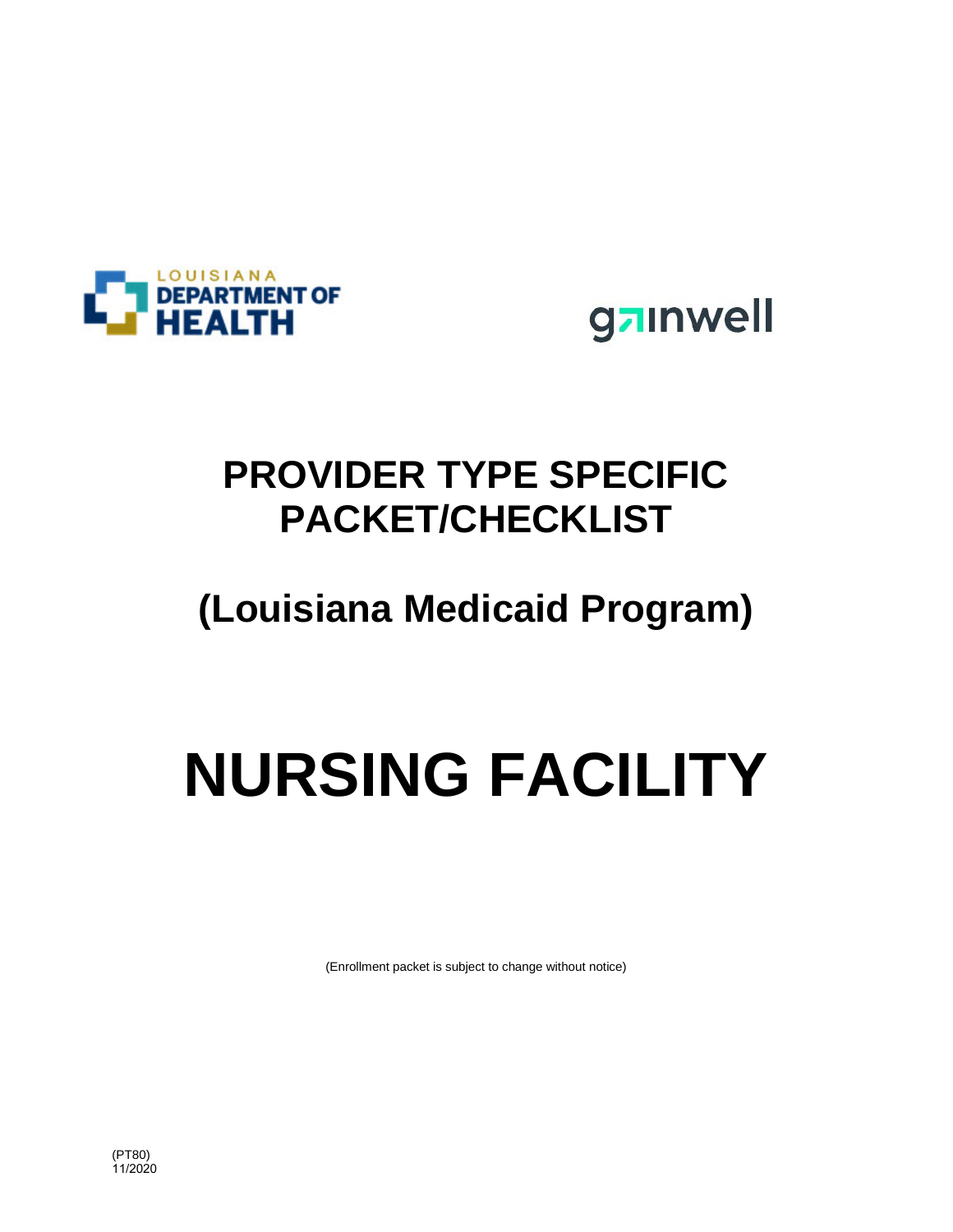# GENERAL INFORMATION FOR THE NURSING FACILITY PROVIDER TYPE

Provider Enrollment works on a three-week turnaround time frame. If enrollment requirements are not met, the entire application will be returned for correction and would need to be re-submitted once the corrections are made. Any re-submission of the enrollment packet is subject to additional three-week turnaround period.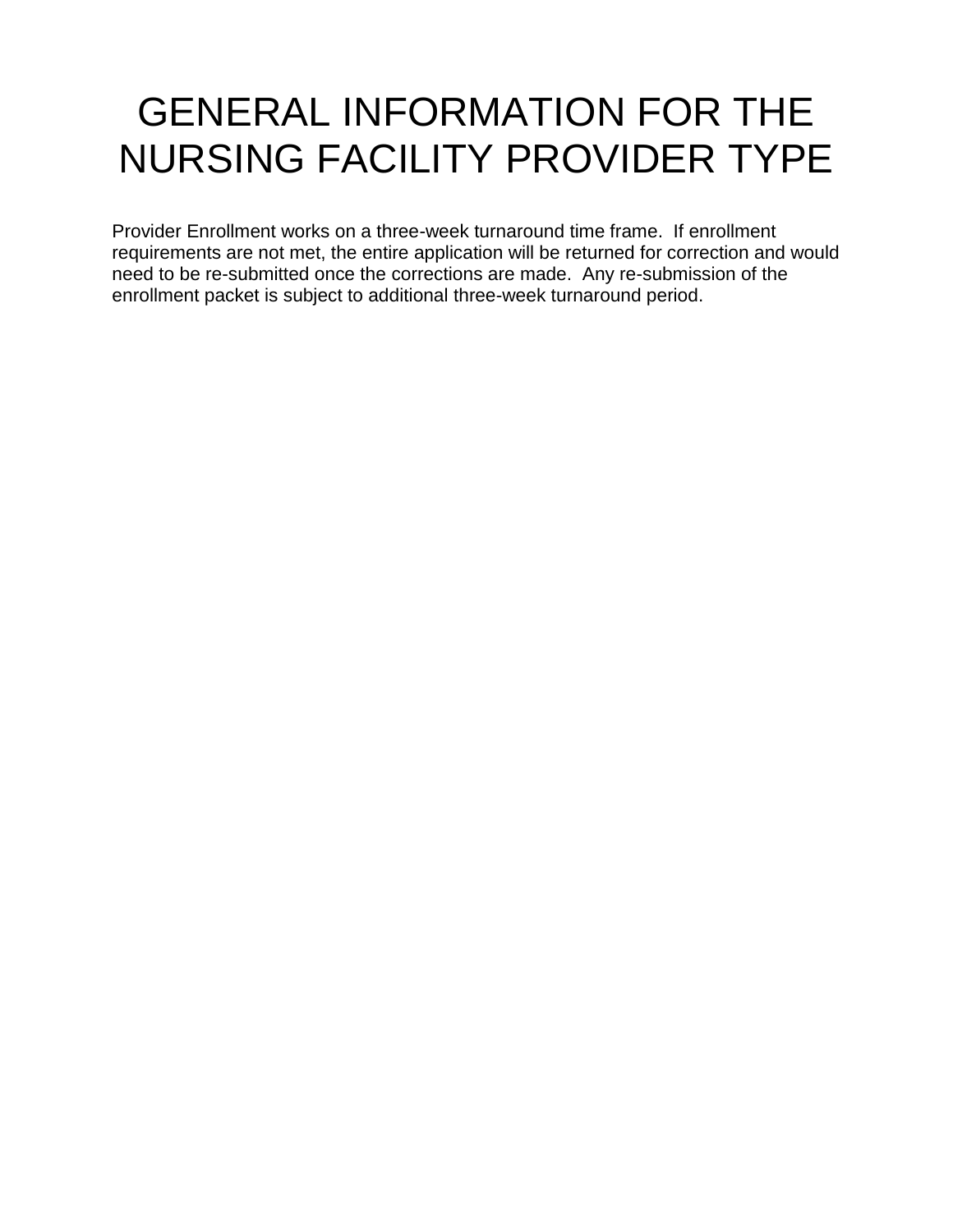## **Nursing Facility Provider Type CHECKLIST OF FORMS TO BE SUBMITTED**

The following checklist shows all documents that must be submitted to the Gainwell Provider Enrollment Unit in order to enroll in the Louisiana Medicaid Program as a Nursing Facility provider:

| Completed | <b>Document Name</b>                                                                                                                                                                                                                                    |
|-----------|---------------------------------------------------------------------------------------------------------------------------------------------------------------------------------------------------------------------------------------------------------|
| $\star$   | 1. Completed Entity/Business Louisiana Medicaid PE-50 Provider Enrollment Form.                                                                                                                                                                         |
| $\star$   | 2. Completed PE-50 Addendum - Provider Agreement Form (two pages).                                                                                                                                                                                      |
| $\star$   | 3. Completed Medicaid Direct Deposit (EFT) Authorization Agreement Form.                                                                                                                                                                                |
| $\star$   | 4. Louisiana Medicaid Ownership Disclosure Information Forms for Entity/Business.                                                                                                                                                                       |
| $\star$   | 5. (If submitting claims electronically) Completed Provider's Election to Employ Electronic<br>Data Interchange of Claims for Processing in the Louisiana Medical Assistance Program (EDI<br>Contract) Form and Power of Attorney Form (if applicable). |
|           | 6. Copy of voided check or letter from the bank on bank letterhead verifying the account and<br>routing number for the account to which you wish to have your funds electronically deposited<br>(deposit slips are not accepted).                       |
|           | 7. Copy of a pre-printed document received from the IRS showing both the employer<br>identification number (EIN) and the official name as recorded on IRS records (W-9 forms are<br>not accepted).                                                      |
|           | 8. Copy of Nursing Home License from Health Standards.                                                                                                                                                                                                  |
| $***$     | 9. Completed Provider Agreement (four pages).                                                                                                                                                                                                           |
| $***$     | 10. Completed Addendum to Provider Agreement, if applicable (one page).                                                                                                                                                                                 |
|           | 11. To report "Specialty" for this provider type on Section A of the PE-50, please use Code 86<br>(Hospitals and Nursing Homes).                                                                                                                        |

\* These forms are available in the **Basic Enrollment Packet for Entities/Businesses**.

 \*\* Forms included here.

*PLEASE USE THIS CHECKLIST TO ENSURE THAT ALL REQUIRED ITEMS ARE SUBMITTED WITH YOUR APPLICATION FOR ENROLLMENT.* 

 *ATTACHED FORMS MUST BE SUBMITTED AS ORIGINALS WITH ORIGINAL SIGNATURES (NO STAMPED SIGNATURES OR INITIALS)* 

> Please submit all required documentation to: **Gainwell Provider Enrollment Unit PO Box 80159 Baton Rouge, LA 70898-0159**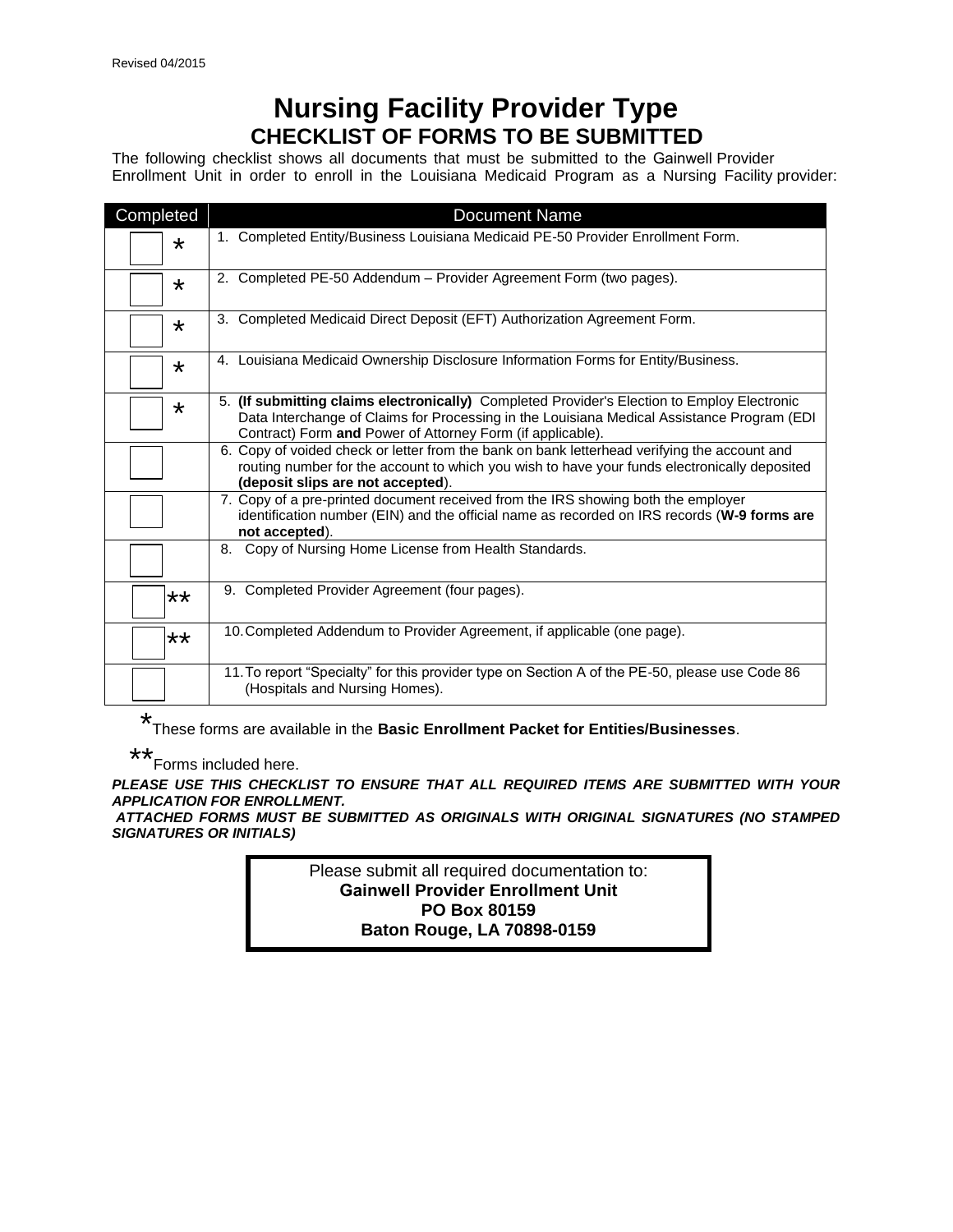## **PROVIDER AGREEMENT**

FOR SKILLED NURSING FACILITY AND/OR INTERMEDIATE CARE FACILITY I OR IXX PARTICIPATION IN THE LOUISIANA STATE MEDICAL ASSISTANCE PROGRAM (TITLE XIX)

This agreement entered into by and between: STATE OF LOUISIANA, by and through the Department of Health and Hospitals, hereinafter referred to as Agency, AND \_\_\_\_\_\_\_\_\_\_\_\_\_\_\_\_\_\_\_\_\_\_\_\_\_\_\_\_\_\_\_\_\_\_, located at \_\_\_\_\_\_\_\_\_\_\_\_\_\_\_\_\_\_\_\_\_\_\_ hereinafter

referred to as the Provider, represented herein by \_\_\_\_\_\_\_\_\_\_\_\_\_\_\_\_\_\_\_\_\_\_\_\_\_\_\_\_\_  $\sim$  (title).

#### **WITNESSETH**

WHEREAS, persons eligible for care under the Louisiana Medical Assistance Program operating under Title XIX of the Social Security Act are in need of medical care and services in the form of institutional services,

WHEREAS, Section 1902 (a) (27) of Title XIX of the Social Security Act requires states to enter into a written agreement with every person or institution providing services under the State Medical Assistance Program,

WHEREAS, the Provider has filed an application with the Agency to provide certain medical care and services to any and all persons eligible under the Louisiana Medical Assistance Program,

WHEREAS, the Agency has licensed the Provider under the laws of the State of Louisiana,

WHEREAS, the Provider has been certified by the Licensing authority of the State of Louisiana as meeting all applicable health and safety standards for participation in the Louisiana Medical Assistance Program for provision of services for which it has been duly certified as follows:

The facility has been certified for \_\_\_\_\_\_\_\_\_\_\_\_\_\_\_\_\_\_\_\_\_\_\_\_\_\_\_\_\_\_\_\_\_\_\_\_\_\_\_\_\_\_\_\_\_

type of service(s)

As being in full compliance with the standards of participation As being in full compliance with the standards of participation with waiver or As being in compliance for participation with correctable deficiencies

NOW THEREFORE, the aforesaid application is approved by the Agency subject to the following stipulations, terms and conditions:

- A. The Provider agrees
	- 1. To be in compliance with and maintain the federal and state health and safety standards relative to the type of services for which it is certified to provide.
	- 2. To comply with all rules and regulations promulgated by Agency with regard to STANDARDS FOR PAYMENT TO SKILLED NURSING FACILITIES AND INTERMEDIATE CARE FACILITIES I AND II PARTICIPATING IN THE MEDICAL ASSISTANCE PROGRAM (TITLE XIX), which are applicable to the type(s) for service for which the facility is certified and with Title XIX Cost Related Reimbursement Regulations as adopted by the Agency's Medical Assistance Program.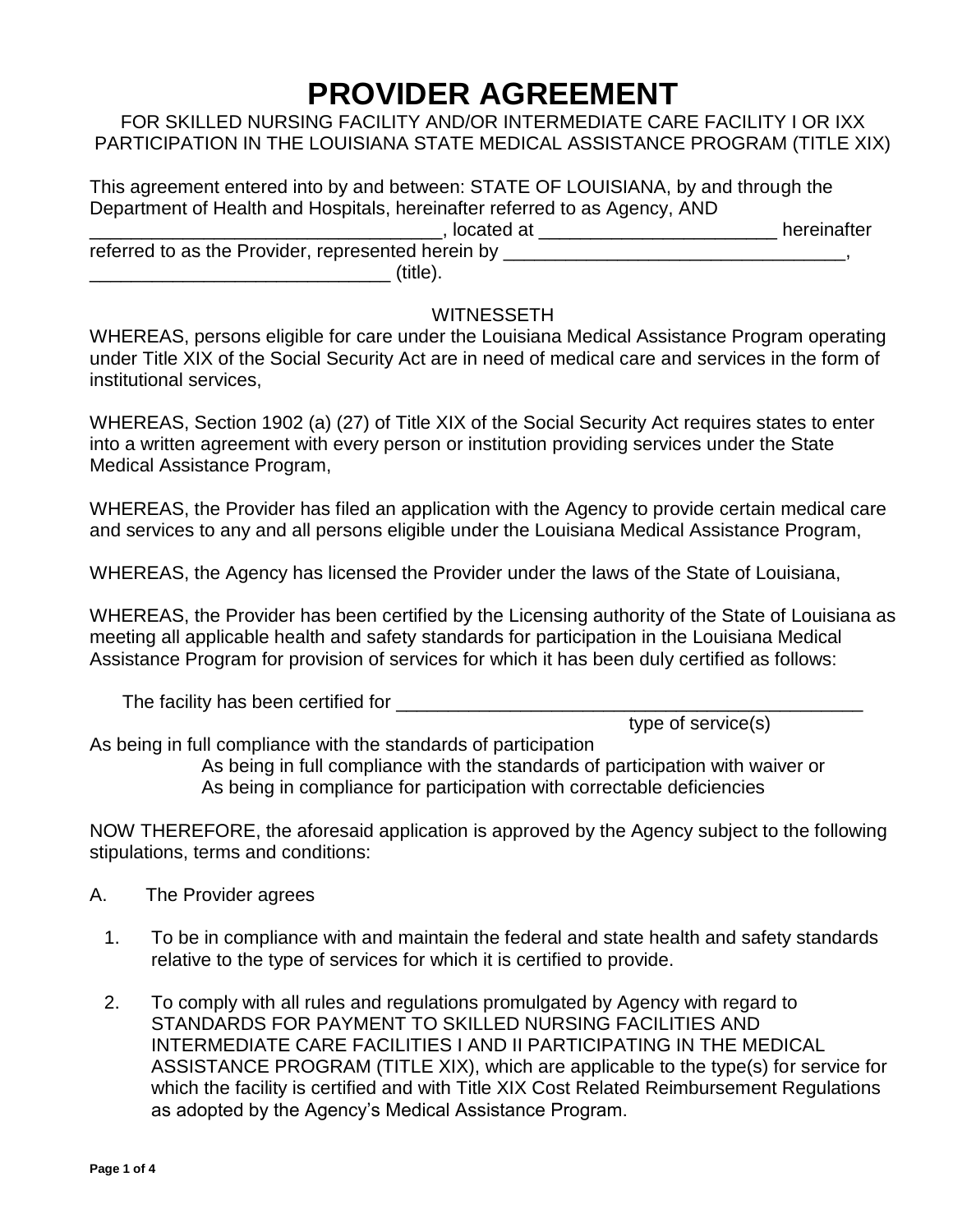- 3. To provide the level type of care for which recipient is certified to need and in accordance with the level of care and type of services facility is certified to provide.
- 4. To keep the information in the Provider Enrollment OS Form(s) PE-50 and ownership data current with the understanding that the Provider Enrollment Form(s) and ownership data become a part of this contract and that each succeeding change in the Provider Enrollment Form constitutes an amendment to the contract and that failure to keep the information current constitutes a breach of the contract.
- 5. To notify the Agency prior to any change of ownership or of any transaction affecting the operation of the Provider, as defined by the Standards for Payment.
- 6. To accept, as payment in full, the amounts paid in accordance with established fees for services billed.
- 7. That Agency and Department of Health, Education, and Welfare representatives may have access to data indicating charges by Provider.
- 8. That no person shall, on the ground of race, color, or national origin, be subjected to discrimination, be excluded from participation in, or be denied the benefits of the services provided by the terms of this agreement, as provided in Standards for Payment.
- 9. That no employee or applicant for employment shall be subjected to discrimination because of race, color, religion, sex, or national origin as provided in the Standards for Payment.
- 10. To keep such records for the period of time specified in the Standards for Payment as are necessary fully to disclose to extent to the services provided to individuals receiving assistance under the Louisiana Medical Assistance Program.
- 11. To furnish the State Agency with such information regarding any payments for required services claimed by such person or institution under the Louisiana Medical Assistance Program as the State Agency may from time to time reasonably request.
- B. The Agency Agrees:
	- 1. To pay such facility services as indicated above in the form of vendor payments for all persons receiving required services who have been determined to be eligible for such assistance under the Louisiana Medical Assistance Program, in accordance with the existing or modified rate established by the Agency based upon the Department of Health, Education, and Welfare approved Louisiana Title XIX Cost Related Reimbursement Program for services furnished pursuant to the requirements of the Standards for Payment.
	- 2. To make such payments in accordance with the applicable laws and by the tenth of the month following month for which the services were rendered, and a proper claim is submitted and approved.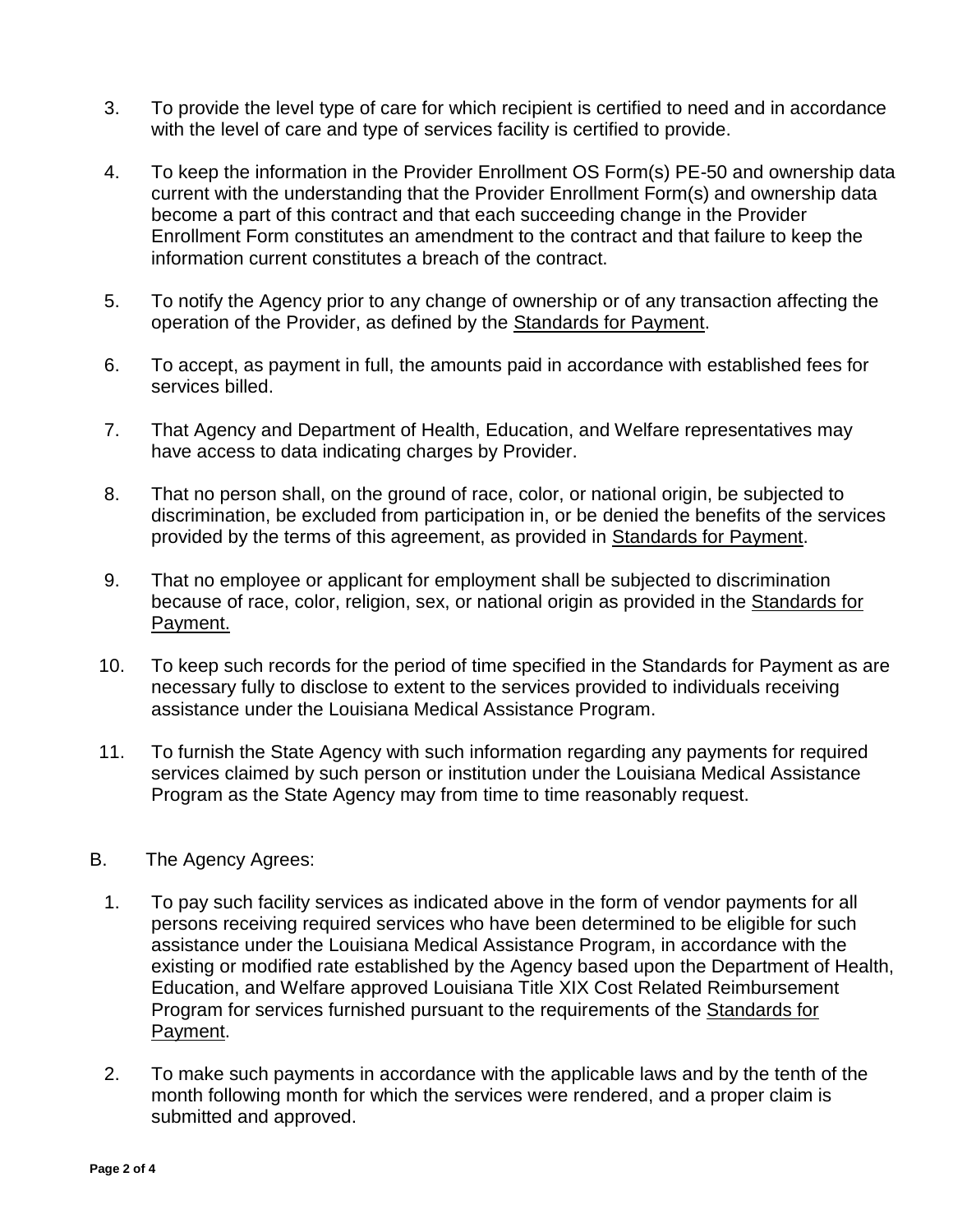A penalty of not more than 1.5% per month may be charged to a patient for any account thirty days or more past due, provided that such penalty may be charged only upon that portion of the total amount for which the patient is responsible, and shall not be charged on that portion of the account payable by the Provider. This is not a charge for service but a penalty for late payment of applicable income.

- 3. That in the event the Agency determines certain costs which have been reimbursed to Provider pursuant to this or previous agreements are not allowable, Agency shall have the right to set off and withhold said amount from amounts due the Provider under this agreement for costs that are allowed.
- 4. To give to Provider at least thirty (30) days notice of any impending change in its status as a participating facility; provided, however, that Agency shall have the right to terminate this agreement immediately, if documented evidence indicates the continued operation of this agreement would jeopardize the health and welfare of medical assistance recipients under the Provider's care.
- 5. However, should Agency terminate this agreement immediately for this reason, Agency may continue to make payments to Provider for a period not to exceed thirty (30) days from date of termination, provided that Provider assists in an orderly plan for transfer of the affected medical assistance recipients.
- C. The parties hereby mutually agree:
- 1. That this agreement shall be performed in a manner consistent with the provisions of Title XIX of the Social Security Act and of the Standards for Payment. Any future modifications or amendments to said Act or said Standards shall likewise by binding on the parties hereto.
- 2. That the Agency may withhold payments in whole or in part if necessary because of any non-compliance with the Standards for Payment required by the Agency.
	- a) Upon failure of Provider to submit the completed required staffing report to Agency on established date and after Agency has notified Provider of such, vendor payment may be withheld until completed report has been received.
	- b) When Agency determined that incorrect or inappropriate charge(s) have been levied by the Provider against recipient or his responsible person or there has been a misapplication of patient funds, a sum not to exceed the inappropriate charge, or misapplied patient funds may be withheld until restitution has been made and documentation submitted to OS.
	- c) When required staffing reports indicate unapproved nurse staffing shortage, vendor payment may be withheld until such time as staffing is brought into compliance.
	- d) For failure to submit a cost report within ninety (90) days of the Provider fiscal year closing date, a penalty of 5% of the total monthly payment for each month of noncompliance may be levied. The Agency may grant an extension of the ninety- (90) day time limit upon request of the Provider after having shown just cause. Penalty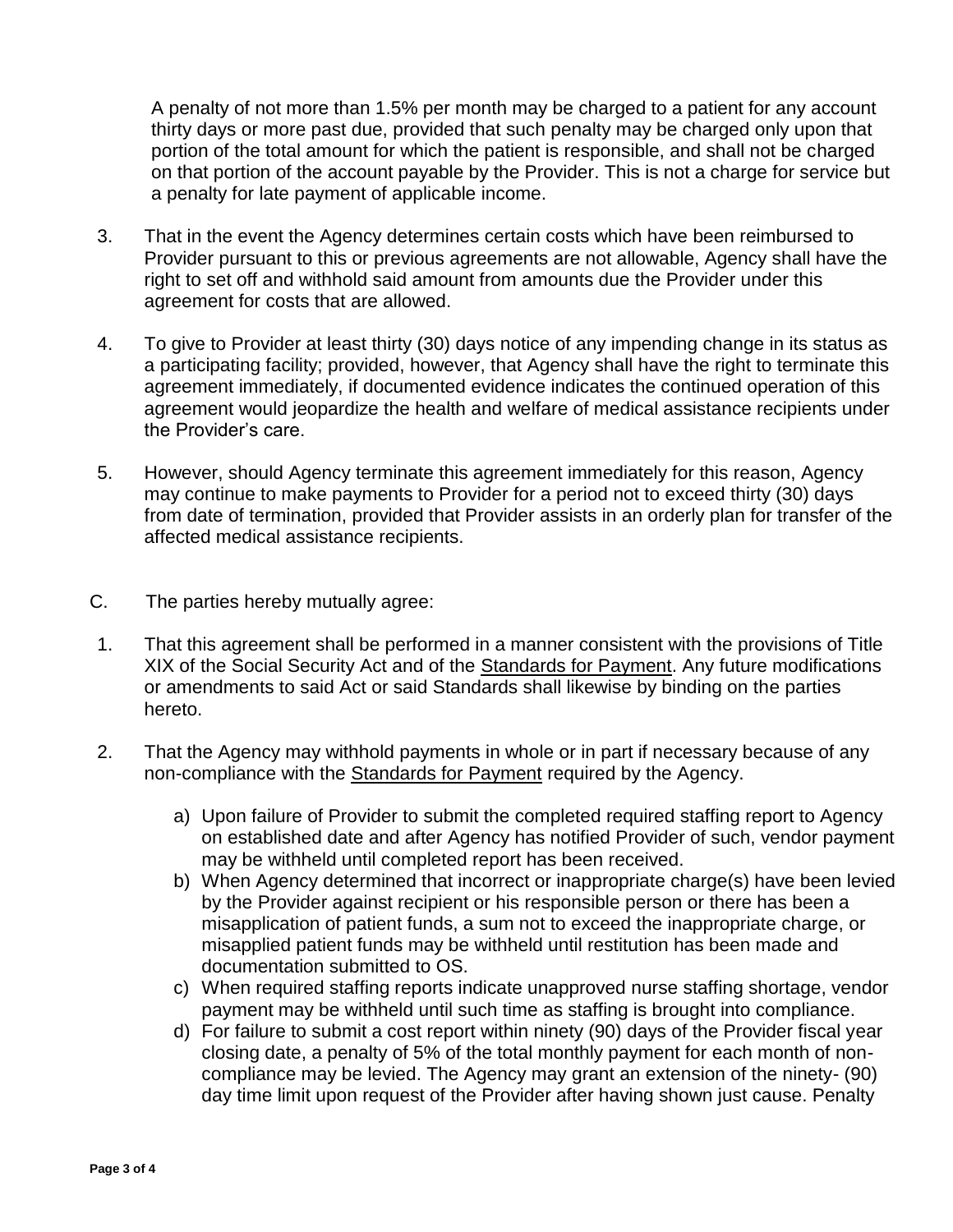may be a progressive penalty of 5% for each succeeding month on non-compliance.

- e) Upon failure of Provider to secure physician's re-certification of the need for care and service of a substantial number of assistance recipients as often as the Standards for Payment mandate, the vendor payment may be withheld in whole or in part until such time as compliance is achieved.
- f) Upon repeated failure of Provider to insure that an adequate plan of care, (as defined in the Standards for Payment) for a substantial number of medical assistance recipients is reviewed at least at minimum intervals, as established in the Standards of Payment, the vendor payment may be withheld in whole or in part until such time as compliance is achieved.
- 3. That this contract shall not be transferable or assignable.
- 4. That the parties further agree that any breach or violation of any provision of the contract shall make this entire contract subject to immediate cancellation.
- 5. That as the Agency amends, modifies or changes, in accordance with law the Standards for Payment, it shall immediately furnish the provider a copy of any such changes and that the Provider shall accept such amendment, modification or change by acknowledgement by the Provider shall become incorporated by references receipt thereof; such signed acknowledgement by the Provider shall become incorporated by references as a part of this contact, and the failure of the Provider to execute and return the acknowledgement to the Agency may, at the Agency's option, serve as sufficient justification for termination of this contract.
- 6. That this contract may be renewed and extended in accordance with the terms if any future certification for participation which may be made by the Agency, and such renewal or extension may be made by written notice to the Provider in the form of a letter from which the contract is to be renewed or extended; and each of such letters or renewal shall be incorporated into and become a part of this contract. Said amendment of the Standards for Payment shall become effective upon the date that Provider signs the acknowledgement.
- 7. The parties hereto mutually agree that this agreement shall be effective the \_\_\_\_\_\_ day of  $\overline{\phantom{a}}$ , 20 $\overline{\phantom{a}}$ .

**Print the Name of the Authorized Representative**

**Title / Position of Authorized Representative**

**Signature of Authorized Representative Date of Signature**